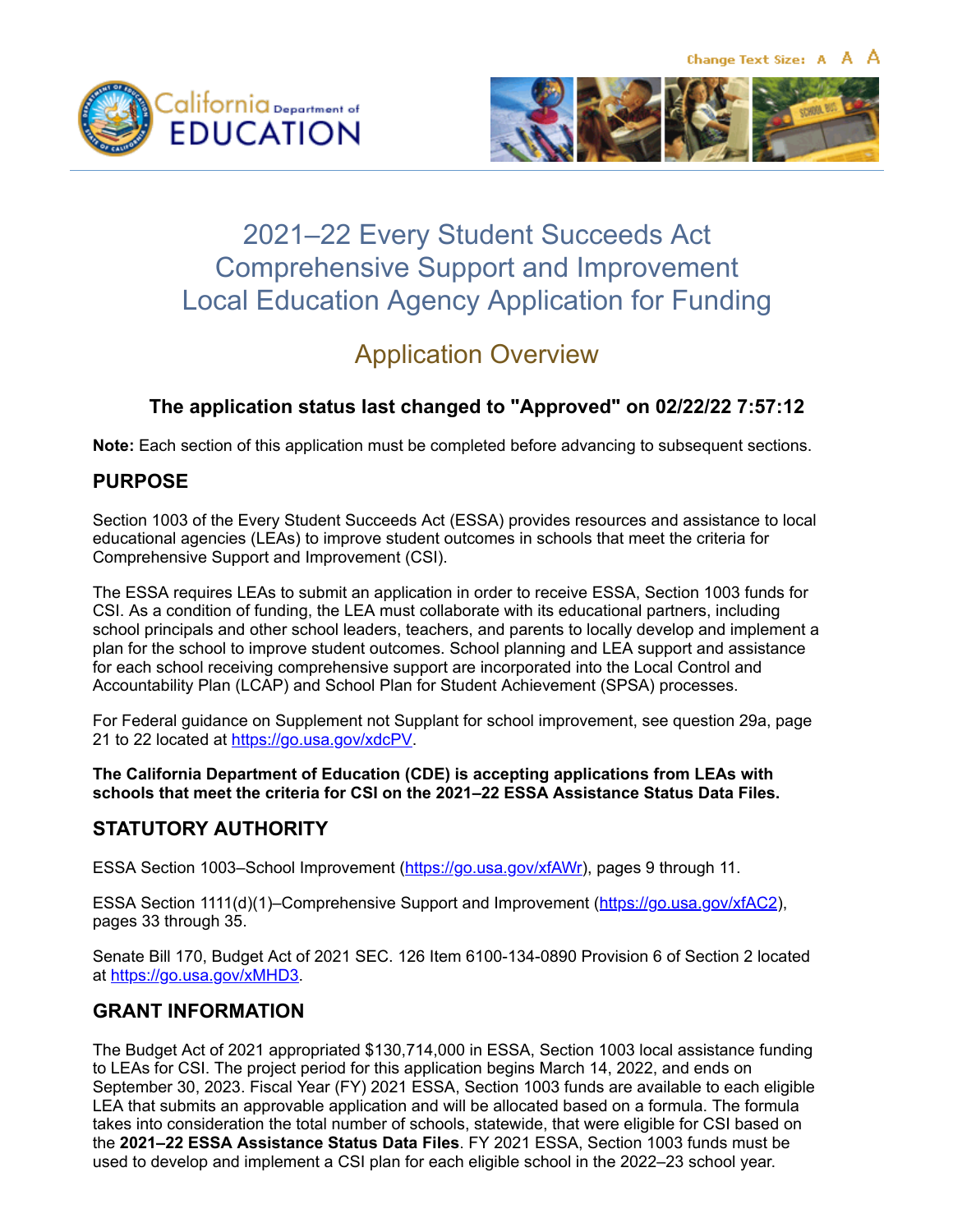### **ELIGIBILITY REQUIREMENTS**

An applicant must be an LEA with at least one school within its district that serves schools eligible for CSI based on the **2021–22 ESSA Assistance Status Data Files**. An LEA is defined as a county office of education, school district, or direct-funded charter school.

In 2021, California received a federal waiver and was not required to report performance levels (or colors) on the 2021 California School Dashboard. Because these data are not available, determination of exit from the CSI–Lowest Performing Schools is not possible. Therefore, schools designated in either category in 2019–20 remain in place through 2021–22. However, LEAs were required to report graduation rate data which California used to determine if those schools designated as CSI–Low Graduation Rate in 2019–20 were eligible to exit. Schools with a three-year (i.e., 2018–19, 2019–20, and 2020–21 school years) average graduation rate at or above 68 percent exited the CSI–Low Graduation Rate Schools category.

The 2021–22 ESSA Assistance Status Spreadsheet is located on the CDE ESSA Assistance Status Data Files web page at [https://www.cde.ca.gov/sp/sw/t1/essaassistdatafiles.asp.](https://www.cde.ca.gov/sp/sw/t1/essaassistdatafiles.asp)

CSI eligibility and program information are located at [https://www.cde.ca.gov/sp/sw/t1/csi.asp.](https://www.cde.ca.gov/sp/sw/t1/csi.asp)

## **ALLOWABLE ACTIVITIES AND COSTS**

As a condition of funding, the LEA must collaborate with educational partners, including school principals and other school leaders, teachers, and parents to locally develop and implement a CSI plan in the 2022- 23 school year for each school meeting the criteria for CSI.

School planning and LEA assistance for each school that meets the criteria for CSI will be incorporated into the LCAP and SPSA planning processes for the 2022-23 school year. If FY 2021 ESSA, Section 1003 funds for CSI are used to implement actions/services to meet a goal articulated in the LCAP, those CSI funds must be included in the LCAP. FY 2021 ESSA, Section 1003 funds for CSI that are distributed from the LEA to the school must be included in the 2022-23 SPSA. In addition, CSI interventions/strategies/activities must align to the goals, actions, and services identified in the LEA's LCAP.

Under the ESSA, CSI plans are required to be evidence-based. Section 8101(21)(A) of the Elementary and Secondary Act, as amended by the ESSA, defines an evidence-based intervention as being supported by *strong evidence, moderate evidence, promising evidence*, or evidence that *demonstrates a rationale*. ESSA, Section 1003 funds require the use of "evidence-based" interventions that meet higher levels of evidence. The table below lists ESSA's top three levels of evidence.

| <b>Evidence Level</b>              | <b>Description</b>                                                           |
|------------------------------------|------------------------------------------------------------------------------|
| Level 1: Strong<br><b>Evidence</b> | Based on at least one well-designed and well-implemented experimental study  |
| Level 2: Moderate                  | Based on at least one well-designed and well-implemented quasi-experimental  |
| <b>Evidence</b>                    | study                                                                        |
| <b>Level 3: Promising</b>          | Based on at least one well-designed and well-implemented correlational study |
| <b>Evidence</b>                    | with statistical controls for selection bias                                 |

#### **Demonstrate a statistically significant effect on improving student outcomes:**

The United States Department of Education's non-regulatory guidance on evidence-based interventions is located at [https://go.usa.gov/xdcEU.](https://go.usa.gov/xdcEU)

ESSA, Section 1003 funds must be prioritized and focused towards the area(s) identified for improvement for each school, based on their needs assessments and root cause analysis. Funds can only be spent on evidence-based interventions/ strategies/activities, directly related to the following CSI improvement plan development and implementation efforts:

**Building capacity**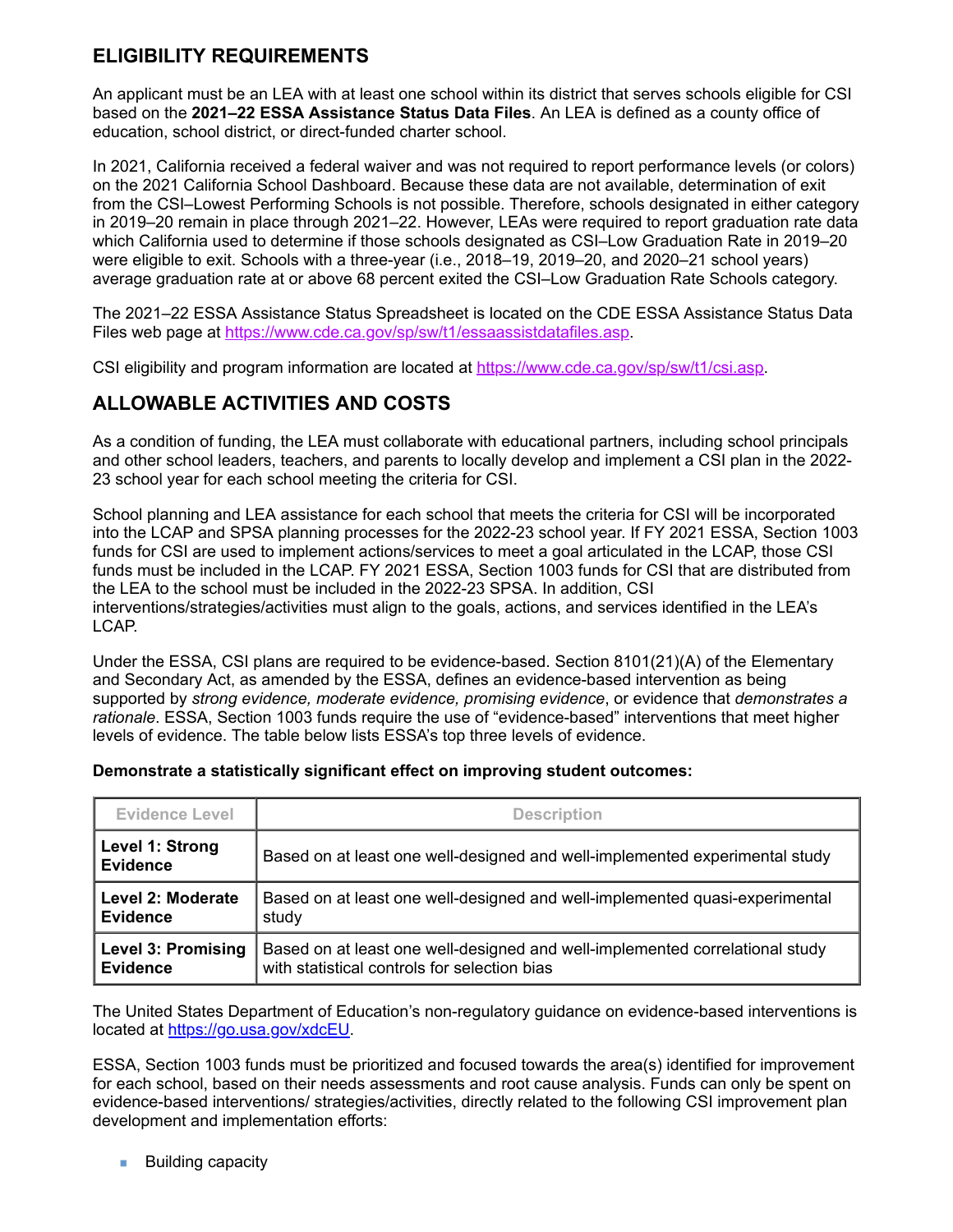- Collaborating with educational partners Ē.
- ä, Conducting needs assessments and root cause analysis
- Selecting and implementing evidence-based interventions/strategies/activities Ì.
- ä, Using data and outcomes to monitor and evaluate improvement efforts
- Reviewing/identifying and addressing, through implementation of the CSI plan, resource a. inequities, which may include a review of LEA- and school-level budgeting

Federal planning requirements are established in the California *Education Code* Section 64001 [\(https://go.usa.gov/xdcE6](https://go.usa.gov/xdcE6)) and the Approved LCAP template on the CDE web page at <https://www.cde.ca.gov/re/lc/>.

Planning instructions for the LCAP and SPSA are located at [https://www.cde.ca.gov/re/lc/.](https://www.cde.ca.gov/re/lc/) CSI program requirements and information are located at<https://www.cde.ca.gov/sp/sw/t1/csi.asp>.

More information about the ESSA CSI LEA Authorized Use of Funds is located at <https://www.cde.ca.gov/sp/sw/t1/csileaauthusefunds.asp>.

### **DISALLOWABLE ACTIVITIES AND COSTS**

The use of federal funds, including ESSA, Section 1003 funds must be consistent with the Office of Management and Budget's (OMB) Uniform Administrative Requirements, Cost Principles, and Audit Requirements for Federal Awards. OMB information is located at [https://go.usa.gov/xMsvK.](https://go.usa.gov/xMsvK)

In addition, the California legislature stipulated in Senate Bill 115 that ESSA, Section 1003 funds shall not be expended to hire additional permanent staff.

For Federal guidance on Supplement not Supplant for school improvement, see question 29a, pages 21 to 22 located at [https://go.usa.gov/xdcPV.](https://go.usa.gov/xdcPV)

### **SUBGRANT REPORTING REQUIREMENTS**

Actual expenditures for each performance period within the grant period shall be reported to the CDE as part of regular grant management and administration. For more information about subgrant reporting requirements, please visit the 2021 ESSA CSI LEA Subgrant Reporting Requirements web page at [https://www.cde.ca.gov/sp/sw/t1/csileagrantrpt.asp.](https://www.cde.ca.gov/sp/sw/t1/csileagrantrpt.asp)

| <b>Report</b><br><b>Funding Plan</b><br>Open:<br>ш<br>Adjustment<br>July 1, 2022<br>March 14,<br>2022, to June<br><b>Report</b><br>Report 1<br><b>Budget Summary</b><br>ш<br>30, 2022<br>Due:<br><b>July 31,</b><br><b>Expenditures</b><br>п<br>2022           | <b>Reporting</b><br><b>Due Date</b> |
|----------------------------------------------------------------------------------------------------------------------------------------------------------------------------------------------------------------------------------------------------------------|-------------------------------------|
|                                                                                                                                                                                                                                                                |                                     |
| <b>Report</b><br>CSI Plan<br>Open:<br>п<br>Approval/Adoption<br>October 1,<br>July 1, 2022, to<br>Dates<br>2022<br>September 30,<br>Report 2<br><b>Report</b><br>2022<br><b>Expenditures</b><br>ш<br>Due:<br>October 31,<br><b>Federal Report</b><br>ш<br>2022 |                                     |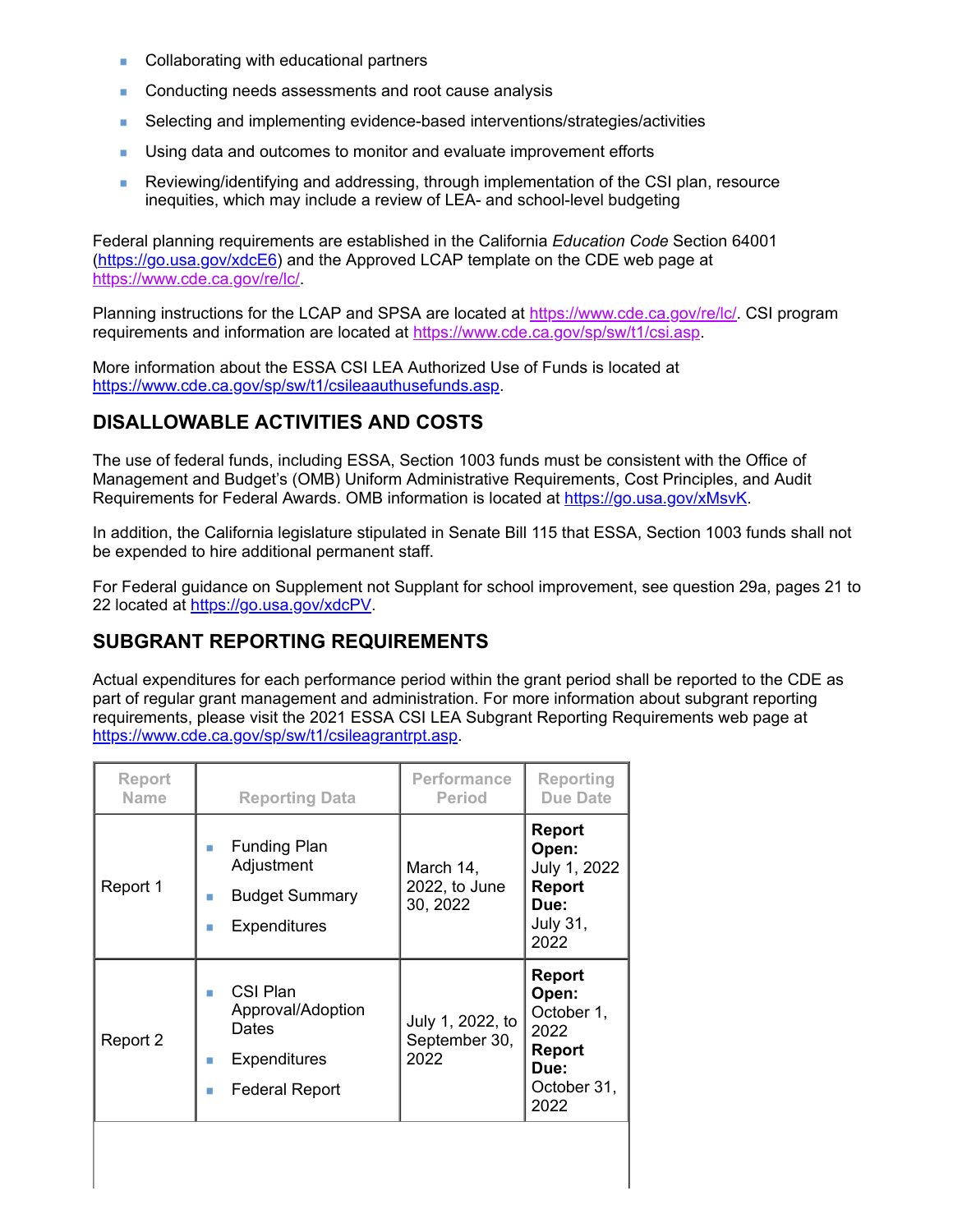| <b>Report</b><br><b>Name</b>               | <b>Reporting Data</b>                                                                                                           | Performance<br><b>Period</b>                  | Reporting<br><b>Due Date</b>                                                                   |
|--------------------------------------------|---------------------------------------------------------------------------------------------------------------------------------|-----------------------------------------------|------------------------------------------------------------------------------------------------|
| Report 3                                   | Expenditures                                                                                                                    | October 1,<br>2022, to<br>January 31,<br>2023 | <b>Report</b><br>Open:<br>February 1,<br>2023<br><b>Report</b><br>Due:<br>February<br>28, 2023 |
| Report 4                                   | <b>Expenditures</b>                                                                                                             | February 1,<br>2023, to June<br>30, 2023      | <b>Report</b><br>Open:<br>July 1, 2023<br><b>Report</b><br>Due:<br><b>July 31,</b><br>2023     |
| Final<br>Report and<br>Grant<br>Evaluation | <b>Final Expenditures</b><br>T.<br>and Closeout Report<br><b>Grant Performance</b><br>п<br>Report<br><b>Federal Report</b><br>ш | July 1, 2023, to<br>September 30,<br>2023     | <b>Report</b><br>Open:<br>October 1,<br>2023<br><b>Report</b><br>Due:<br>October 31,<br>2023   |

### **APPORTIONMENTS**

The first apportionment is 25 percent of the total LEA allocation and is based on an approved 2021–22 ESSA CSI LEA Application for Funding where the LEA has accepted CSI funds. Subsequent apportionments for each subgrant performance period are based on claimed expenditures less prior cumulative payments.

**Note:** Reported expenditures are used for the purpose of calculating the LEA's apportionment. The use of federal funds must be consistent with the OMB Uniform Administrative Requirements, Cost Principles, and Audit Requirements for Federal Awards; ESSA requirements, and requirements in the 2021–22 ESSA CSI LEA Application for Funding.

The CDE will process apportionments approximately one month after the final date of each reporting period.

### **SUBGRANT MONITORING**

The acceptance and approval of reported expenditures do not preclude the CDE, in any way, from conducting program monitoring or audits.

LEAs and schools that receive FY 2021 ESSA, Section 1003 funds for CSI will be monitored through the CDE's Federal and Program Monitoring process.

## **APPLICATION AND FUNDING RESULTS TIMELINE**

| <b>Activity</b>                            | Due Date      |
|--------------------------------------------|---------------|
| Funding Profile Posted to the CDE Web Page | December 2021 |
|                                            |               |
|                                            |               |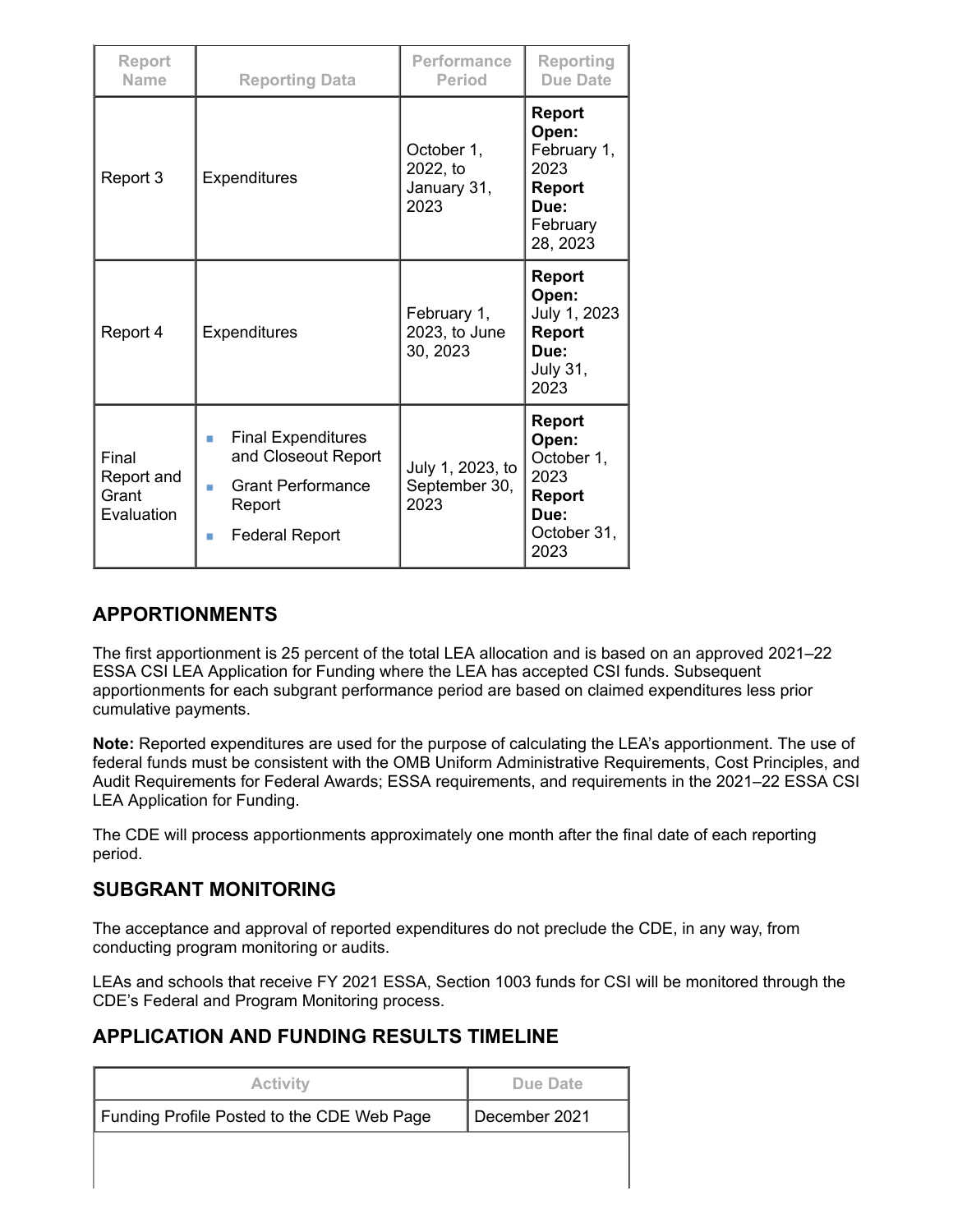| <b>Activity</b>                                                                                                      | Due Date                          |
|----------------------------------------------------------------------------------------------------------------------|-----------------------------------|
| 2021-22 ESSA Assistance Status Spreadsheet<br>(indicates CSI high schools that exited CSI low-<br>graduation status) | <b>Early 2022</b>                 |
| 2021-22 ESSA CSI LEA Application for Funding<br>Release Date                                                         | February 7, 2022                  |
| 2021-22 ESSA CSI LEA Application for Funding<br>Webinar Walk-through                                                 | February 8, 2022,<br>at 10 a.m.   |
| 2021-22 ESSA CSI LEA Application for Funding<br>Due to the CDE                                                       | February 28, 2022,<br>by $4 p.m.$ |
| 2021-22 ESSA CSI LEA Application for Funding<br>Review by CDE Staff                                                  | <b>March 2022</b>                 |
| <b>Funding Results and Schedule of</b><br>Apportionments Posted to the CDE Web Page                                  | April/May 2022                    |

## **TECHNICAL ASSISTANCE**

The CDE will conduct a webinar to walk through the process of how to complete the 2021–22 ESSA CSI LEA Application for Funding. The webinar will be conducted on February 8, 2022, at 10 a.m. Communications regarding the webinar will be emailed to eligible LEAs.

### **APPLICATION PROCESS**

The 2021–22 ESSA CSI LEA Application for Funding is an online application that includes six sections: (1) Intent to Apply; (2) General Assurances, Certifications, Terms, and Conditions; (3) Local Educational Agency Applicant Information; (4) Narrative Responses; (5) 2021–22 Comprehensive Support and Improvement Preliminary Funding Plan; and (6) Signatures.

In order to receive ESSA, Section 1003 funds, each eligible LEA must complete and submit the 2021–22 ESSA CSI LEA Application for Funding to the CDE by the date specified in the Application and Funding Results Timeline. The LEA will receive email confirmation upon submission and the CDE will review each LEA application. If the LEA wishes to revise its online application after submission, the LEA must resubmit the application prior to the application due date, as specified in the Application and Funding Results Timeline.

The CDE is not able to modify the application information after submission. Incomplete or late applications may delay funding.

# Section 1: Intent to Apply

In order to receive funding, each local educational agency (LEA) with schools that meet the criteria for Comprehensive Support and Improvement (CSI) based on the **2021–22 Every Student Succeeds Act (ESSA) Assistance Status Data Files**, must submit the 2021–22 ESSA CSI LEA Application for Funding. Any LEA that chooses to not apply for fiscal year (FY) 2021 ESSA, Section 1003 funding for CSI is asked to submit this application to the California Department of Education (CDE) to communicate its intent and indicate why it has declined funding. This will allow the CDE to reallocate the amount of funds available to those LEAs choosing to apply for funding.

Pursuant to Section 1111(d)(1)(B) of the ESSA, upon notification from the CDE, the LEA shall, for each school identified by the CDE and in partnership with its educational partners, locally develop and implement a plan for the school to improve student outcomes.

Choosing not to accept ESSA, Section 1003 funds **does not relieve** the LEA from meeting its statutory obligations under ESSA, Section 1111(d)(1). FY 2021 ESSA, Section 1003 funds provides resources and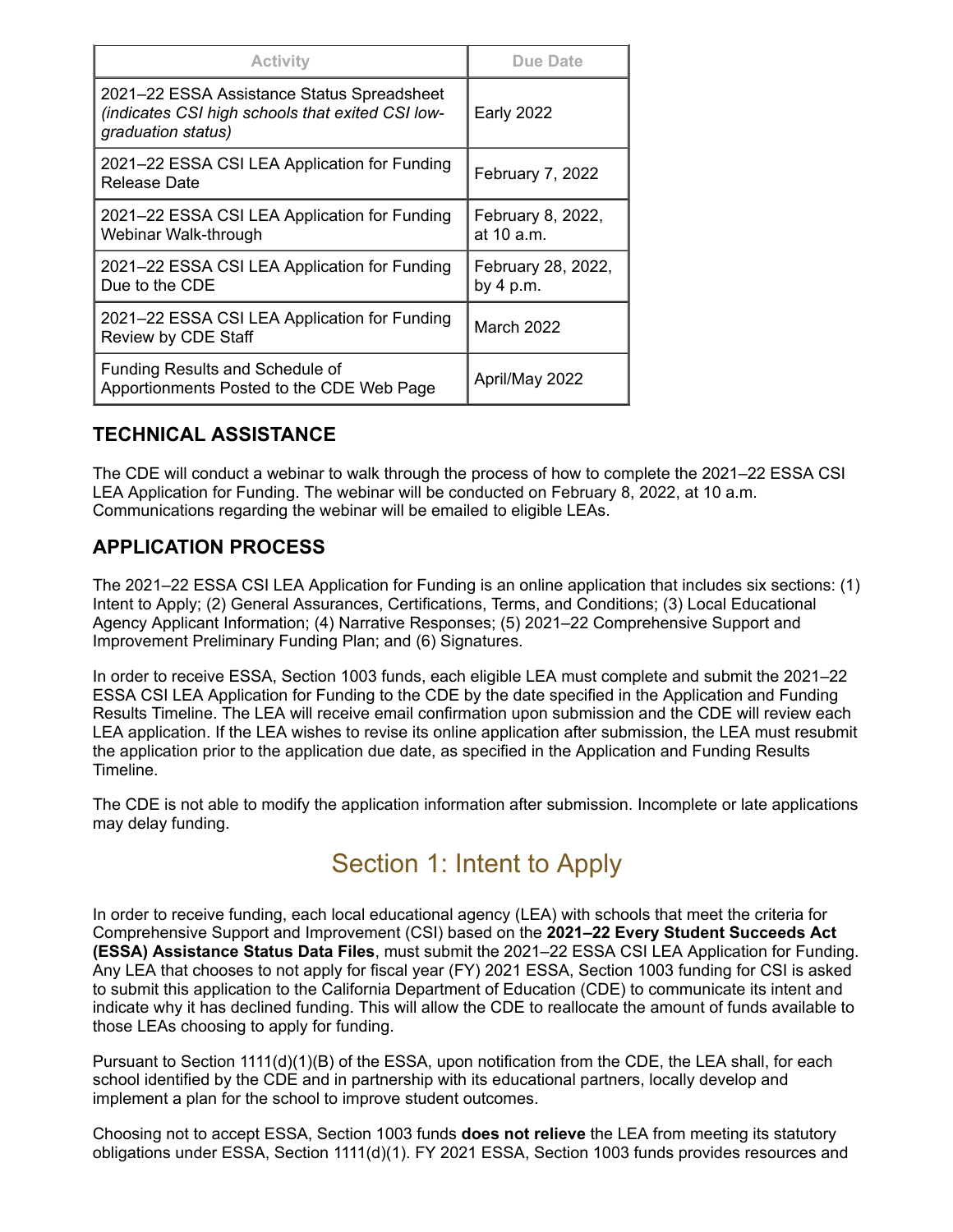assistance to the LEA with schools meeting the criteria for CSI. FY 2021 ESSA, Section 1003 funds must be used to develop and implement a CSI plan for each CSI-eligible school in the 2022–23 school year.

### **The LEA must indicate if it intends to apply for funding. (Required)**

**The LEA intends** to apply for FY 2021 ESSA, Section 1003 funds. By selecting this box, the LEA must complete the remaining five sections of this application.

The LEA **does not intend** to apply for FY 2021 ESSA, Section 1003 funds. By selecting this box, the LEA understands its statutory obligation to meet the requirements of the ESSA, Section 1111(d)(1). The LEA will be redirected to Section 6 to sign and submit this application.

# Section 2: General Assurances, Certifications, Terms, and **Conditions**

General assurances, certifications, terms, and conditions are requirements of applicants and sub-grantees as a condition of receiving funds. The signed grant application submitted to the California Department of Education (CDE) is a commitment to comply with the general assurances, certifications, terms, and conditions associated with the grant.

### **GENERAL ASSURANCES AND CERTIFICATIONS**

The general assurances and certifications are available on the CDE Funding Forms web page at [https://www.cde.ca.gov/fg/fo/fm/generalassurances2020.asp.](https://www.cde.ca.gov/fg/fo/fm/generalassurances2020.asp) Applicants do not need to sign and return the general assurances and certifications with the grant application. Instead, applicants must download the general assurances and certifications to keep them on file and available for compliance reviews, complaint investigations, or audits.

### **TERMS AND CONDITIONS**

The 2021–22 Every Student Succeeds Act (ESSA) Comprehensive Support and Improvement (CSI) Local Educational Agency (LEA) Application for Funding must be electronically signed by the authorized agent of the LEA and submitted to the CDE using the online application.

All Fiscal Year (FY) 2021 ESSA, Section 1003 funds must be encumbered, expended, and legally obligated within the dates designated and must not exceed the maximum amount indicated in the Apportionment Letter.

In addition, the LEA agrees to comply with the following state and federal program terms and conditions:

- 1. Utilize the Local Control and Accountability Plan (LCAP) and School Plan for Student Achievement processes to locally develop and implement a CSI plan that meets federal requirements for each school eligible for CSI in the 2022–23 school year.
- 2. Align improvement strategies and activities to the goals, actions, and services in the LEA's LCAP.
- 3. Monitor schools receiving FY 2021 ESSA, Section 1003 funds for CSI.
- 4. Use a rigorous review process to recruit, screen, select, and evaluate any external partners, other than the county office of education and other agencies within the state system of support that the LEA would partner with to develop and implement the plan for CSI.
- 5. Align other federal, state, and local resources to carry out activities supported with funds received.
- 6. Modify practices and policies as appropriate, to provide operational flexibility that enables full and effective implementation of the plans to improve student outcomes in schools meeting the criteria for CSI.
- 7. Assure that each school that the LEA serves will receive all of the state and local funds it would have received in the absence of FY 2021 ESSA, Section 1003 funds.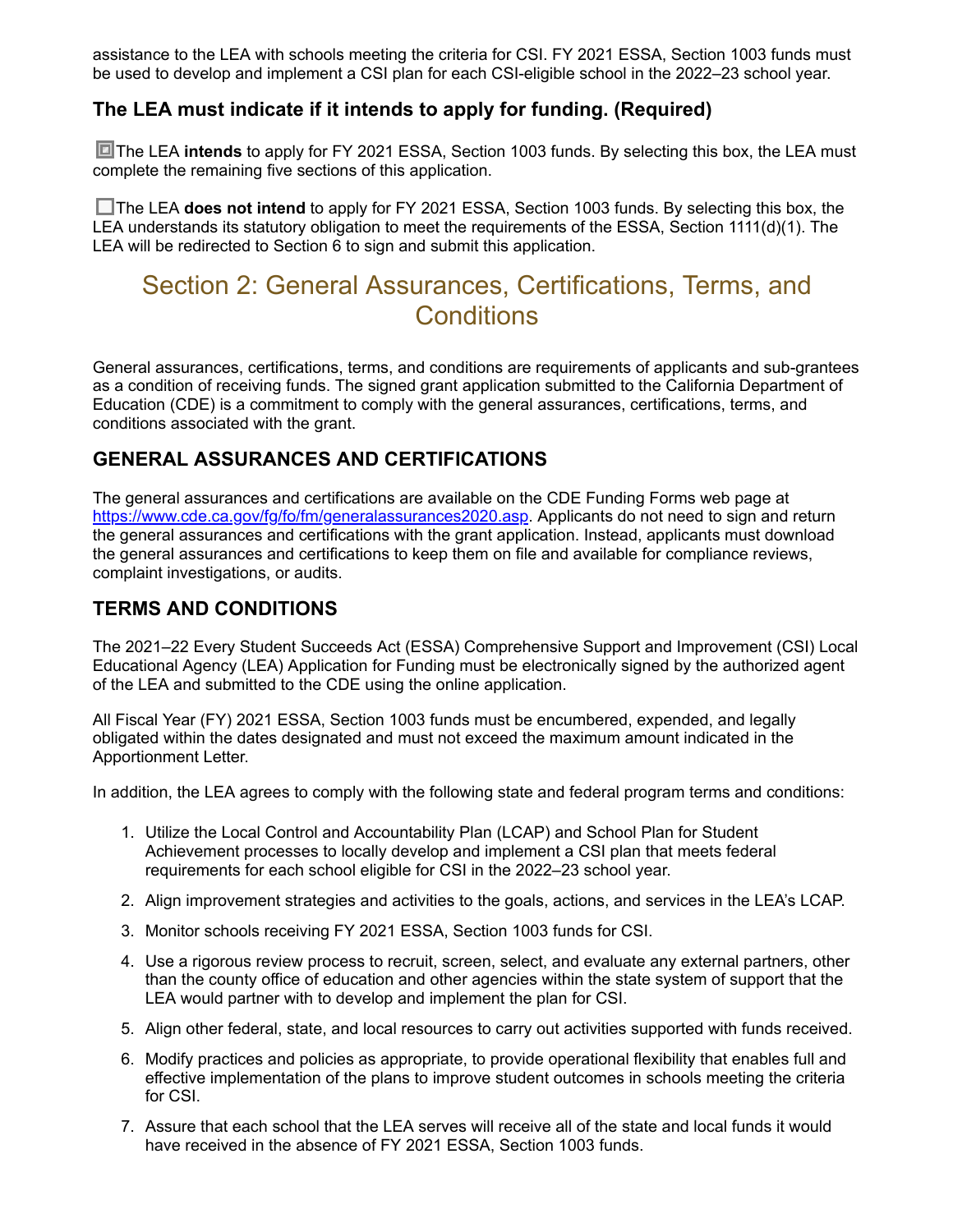8. Ensure that FY 2021 ESSA, Section 1003 funds are spent as indicated in this application, and agree that funds will be used only to provide support to the school/s meeting the criteria for CSI, including locally developing, implementing, monitoring, evaluating, and approving plans for the school to improve student outcomes.

# Section 3: Local Educational Agency Applicant Information

Compton Unified (County: Los Angeles) 501 South Santa Fe Ave., Compton, 90221 Preliminary FY 2021 Local Educational Agency (LEA) Allocation: \$403,438.00 County/District Code: 19 73437 NCES: 0609620

Please verify if the LEA applicant information listed above is accurate then check the appropriate box below. Applicant Information can be verified on the California School Directory web page located at [https://www.cde.ca.gov/schooldirectory/.](https://www.cde.ca.gov/schooldirectory/)

The Preliminary Fiscal Year (FY) 2021 LEA Allocation can be verified on the CDE CSI LEA Fiscal Information web page at [https://www.cde.ca.gov/sp/sw/t1/csileafiscalinfo.asp.](https://www.cde.ca.gov/sp/sw/t1/csileafiscalinfo.asp)

**The LEA Applicant Information is accurate.** 

The LEA Applicant Information is **inaccurate**. *(Do not submit this application. Please use the "Save and Logoff" button and contact the School Improvement and Support Office by phone at 916-319-0833 or by email at [SISO@cde.ca.gov](mailto:SISO@cde.ca.gov) for assistance.)*

Please provide the required first and last names and contact information for the Primary and Secondary Grant Coordinators and the Fiscal Coordinator. If the LEA only has a Primary Grant Coordinator, please duplicate that information for the Secondary Grant Coordinator.

# **Primary Grant Coordinator**

| Name:       | First and Last Greg Ogomaka |
|-------------|-----------------------------|
| Title:      | Sr. Director                |
| Phone:      | 310-639-4321                |
| Ext:        | 55142                       |
| E-mail:     | gogomaka@compton.k12.ca.us  |
| <b>Fax:</b> | 310-632-2825                |

# **Secondary Grant Coordinator**

| <b>First and Last</b> Mario Marcos<br>Name: |                    |
|---------------------------------------------|--------------------|
| Title:                                      | Executive Director |
| <b>Phone:</b>                               | 310-639-4321       |
| Ext:                                        | 55065              |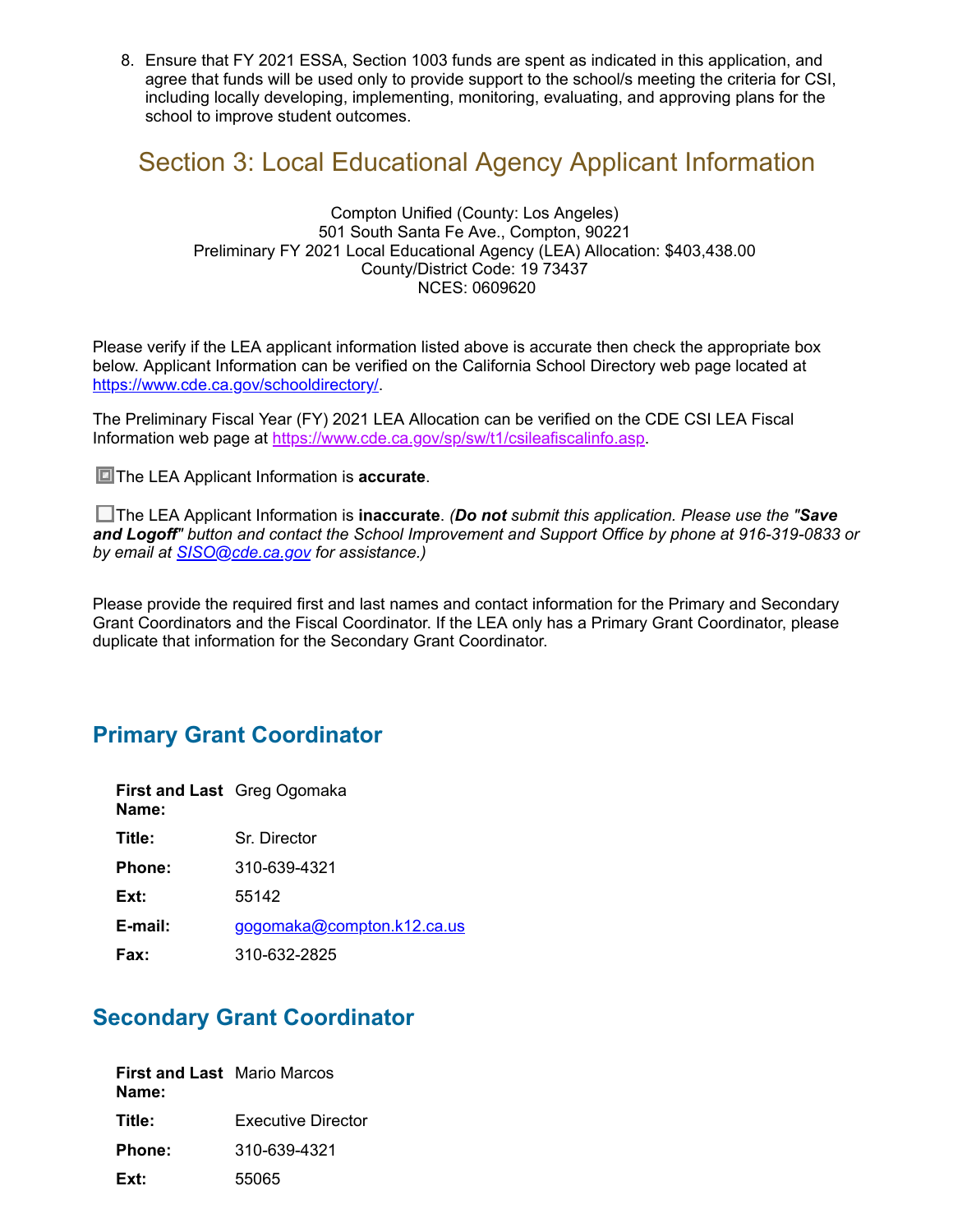**E-mail:** [mmarcos@compton.k12.ca.us](mailto:mmarcos@compton.k12.ca.us) **Fax:** 310-632-3014

# **Fiscal Coordinator**

| <b>First and Last</b> Martha Vital<br>Name: |                          |
|---------------------------------------------|--------------------------|
| Title:                                      | Financial Analyst        |
| Phone:                                      | 310-639-4321             |
| Ext:                                        | 55027                    |
| E-mail:                                     | mvital@compton.k12.ca.us |
| Fax:                                        | 310-885-3525             |

# Section 4: Narrative Responses

The local educational agency (LEA) must provide complete responses to the four prompts below. Please note the character limits allowed for each prompt.

The LEA is required to utilize the Local Control and Accountability Plan (LCAP) and School Plan for Student Achievement (SPSA) processes for the 2022–23 school year to locally develop and implement a plan for the school to improve student outcomes in each school that meets the criteria for Comprehensive Support and Improvement (CSI) based on the **2021–22 ESSA Assistance Status Data Files**.

**Prompt 1:** In the textbox below, describe any separate planning process that the LEA will use. If the LEA will not use any separate planning process, please type **NA** for the response. **(Max 500 characters)**

| <b>Response 1:</b> |  |
|--------------------|--|
| 'NA                |  |

**Prompt 2:** In the textbox below, describe any separate monitoring process that the LEA will use. If the LEA will not use any separate monitoring process, please type **NA** for the response. (*Note: The LEA is required to utilize the LCAP and SPSA processes to monitor schools eligible for CSI.*) **(Max 500 characters)**

| <b>Response 2:</b> |
|--------------------|
| <sup>I</sup> NA    |
|                    |

**Prompt 3:** In the textbox below, describe how CSI funds will be used to support the needs assessment and root cause analysis process to address the reasons for eligibility and to ensure that interventions/strategies/activities align to the goals, actions, and services in the LCAP. **(Max 1000 characters)**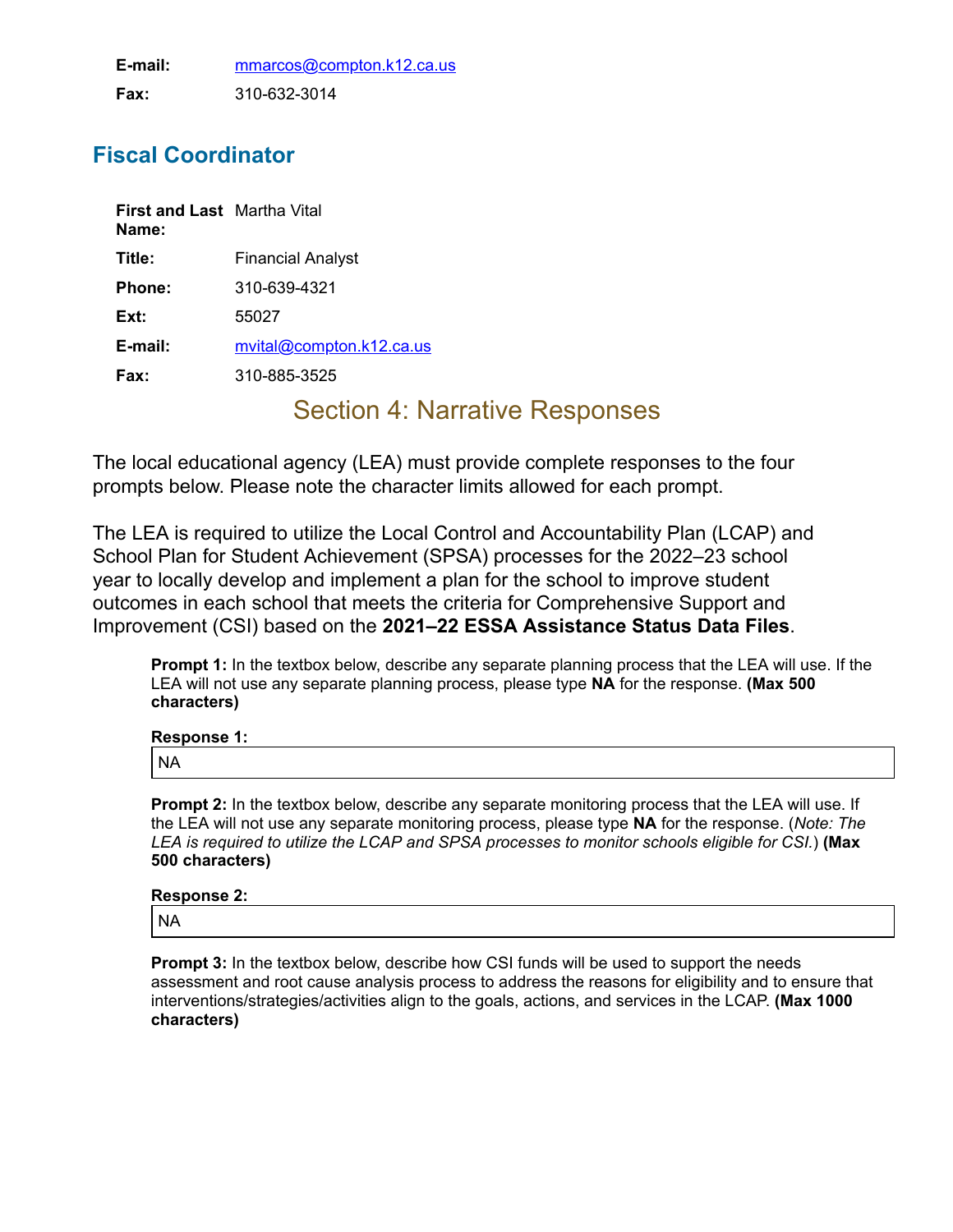#### **Response 3:**

CSI funds will be used to support and conduct a comprehensive needs assessment to identify the root causes for student low performance in identified schools. Based on needs assessment outcomes, the LEA will develop/purchase and implement evidence-based intervention programs and strategies aligned to the goals, actions, and services identified in the LCAP and the School Plan for Student Achievement (SPSA). Funds received will be used to build capacity and partner with Los Angeles COE to address the needs of the identified schools. Funding will also be used to implement web-based programs to address the academic needs of students. CSI funds allocated to the schools will be used to monitor and evaluate improvement efforts and the effectiveness of the strategies implemented. Funding will also be used to purchase supplemental material and instructional devices to help students access online programs. Funds may also be used to address trauma related issues affecting students learning.

**Prompt 4:** In the textbox below, describe the LEA's rigorous review process to recruit, screen, select, and evaluate any external service provider with whom the LEA will partner. If the LEA will not partner with any external service provider/s/, please type **NA** for the response.(*Note: External partners include any external service provider other than the county office of education and other agencies within the state system of support that the LEA would partner with to develop and implement the CSI plan.*) **(Max 1000 characters)**

#### **Response 4:**

NA

# Section 5: 2021–22 Comprehensive Support and Improvement Preliminary Funding Plan

| <b>Local Educational Agency (LEA)</b><br><b>Name</b> | <b>Preliminary Fiscal</b><br><b>Year (FY) 2021 LEA</b><br><b>Allocation</b> |
|------------------------------------------------------|-----------------------------------------------------------------------------|
| Compton Unified                                      | \$403,438.00                                                                |

From the LEA's Preliminary Allocation under this grant, the LEA may distribute funds among the schools that meet the criteria for Comprehensive Support and Improvement (CSI) based on the **2021–22 Every Student Succeeds Act (ESSA) Assistance Status Data Files**. The total amount of distributed funds must match the LEA's Preliminary Allocation amount.

**Note:** The LEA will be required to adjust its Funding Plan when LEA allocation amounts are revised and determined to be final.

**Instructions:** Please use the "Edit" button to input data into the "Amount of Funds Distributed" fields. Once data has been entered, use the "Update" button to save the data or the "Cancel" button to cancel the revision.

| <b>LEA and School Name</b>               | <b>CSI Eligibility Status</b><br>(2021-22 ESSA Assistance Status<br>Data Files) | <b>Preliminary FY</b><br>2021 Amount of<br><b>Funds Distributed</b> |
|------------------------------------------|---------------------------------------------------------------------------------|---------------------------------------------------------------------|
| <b>Compton Unified (District)</b>        | $***$                                                                           | \$163,438.00                                                        |
| Cesar Chavez<br><b>Continuation High</b> | <b>CSI Low Perform</b>                                                          | \$120,000.00                                                        |
| Davis Middle                             | <b>CSI Low Perform</b>                                                          | \$120,000.00                                                        |
| <b>Total Distributed</b>                 | n/a                                                                             | \$403,438.00                                                        |

#### \*\*\* - There are no data in this field